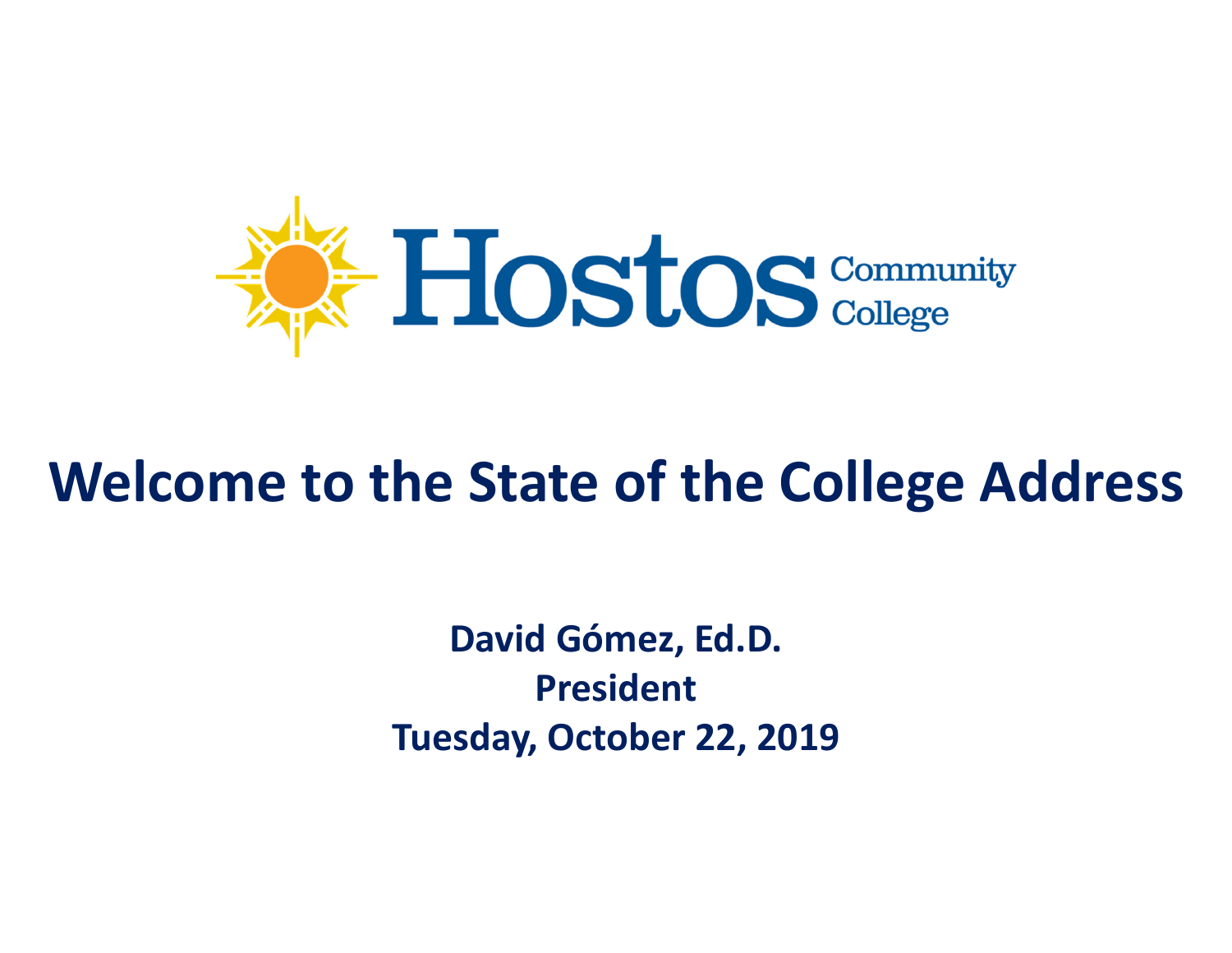### **Welcome**

•Greeting new faculty and staff

•Celebrating our accomplishments

•Sharing updates and opportunities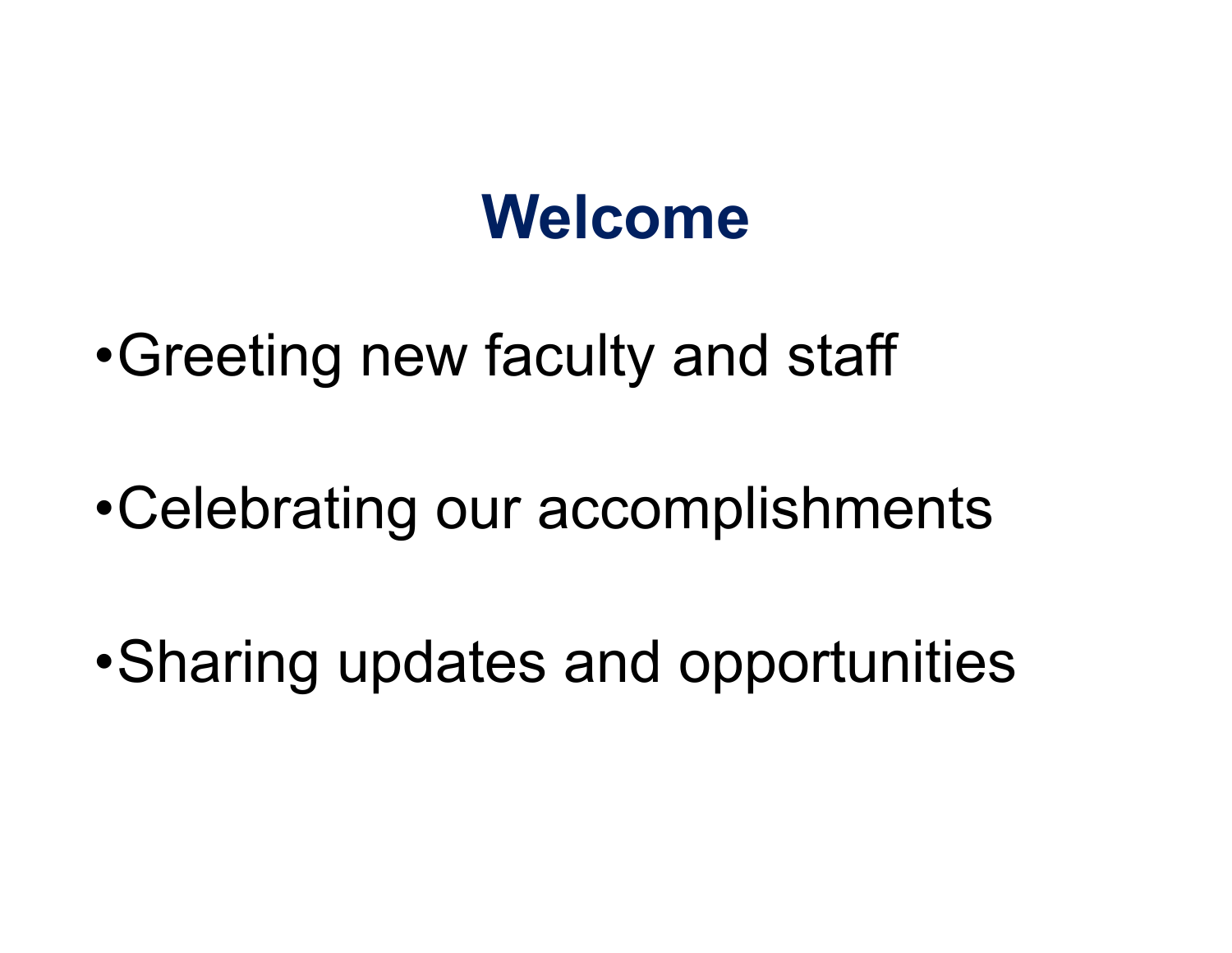### **New Faculty & Staff**

AY 2018-19413 new part and full-time faculty and staff joined the Hostos community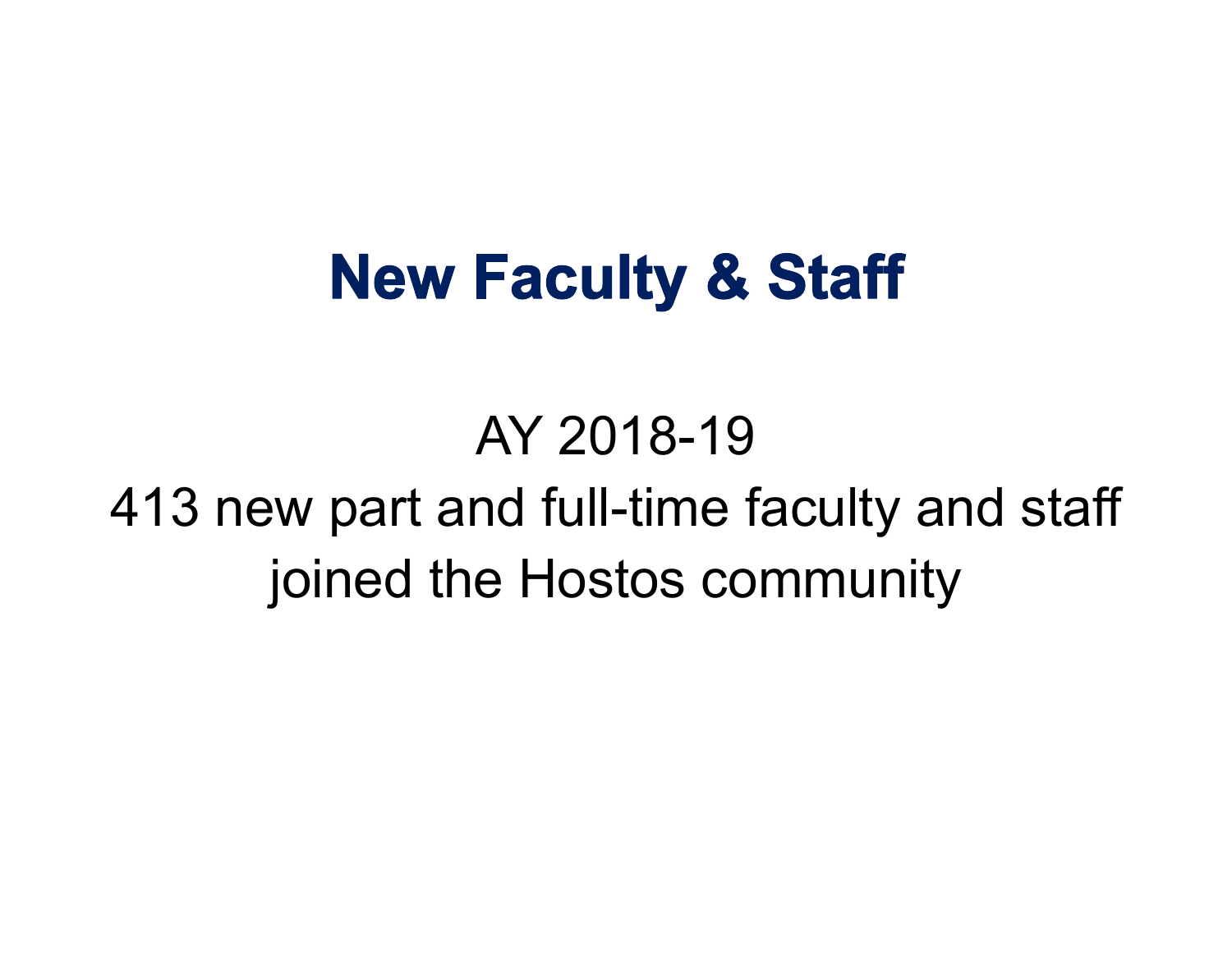#### **More Than Half A Century of Service and Still Strong**



#### **Headcount Enrollment at Hostos Community College Fall 2005 to Fall 2019**

\*Preliminary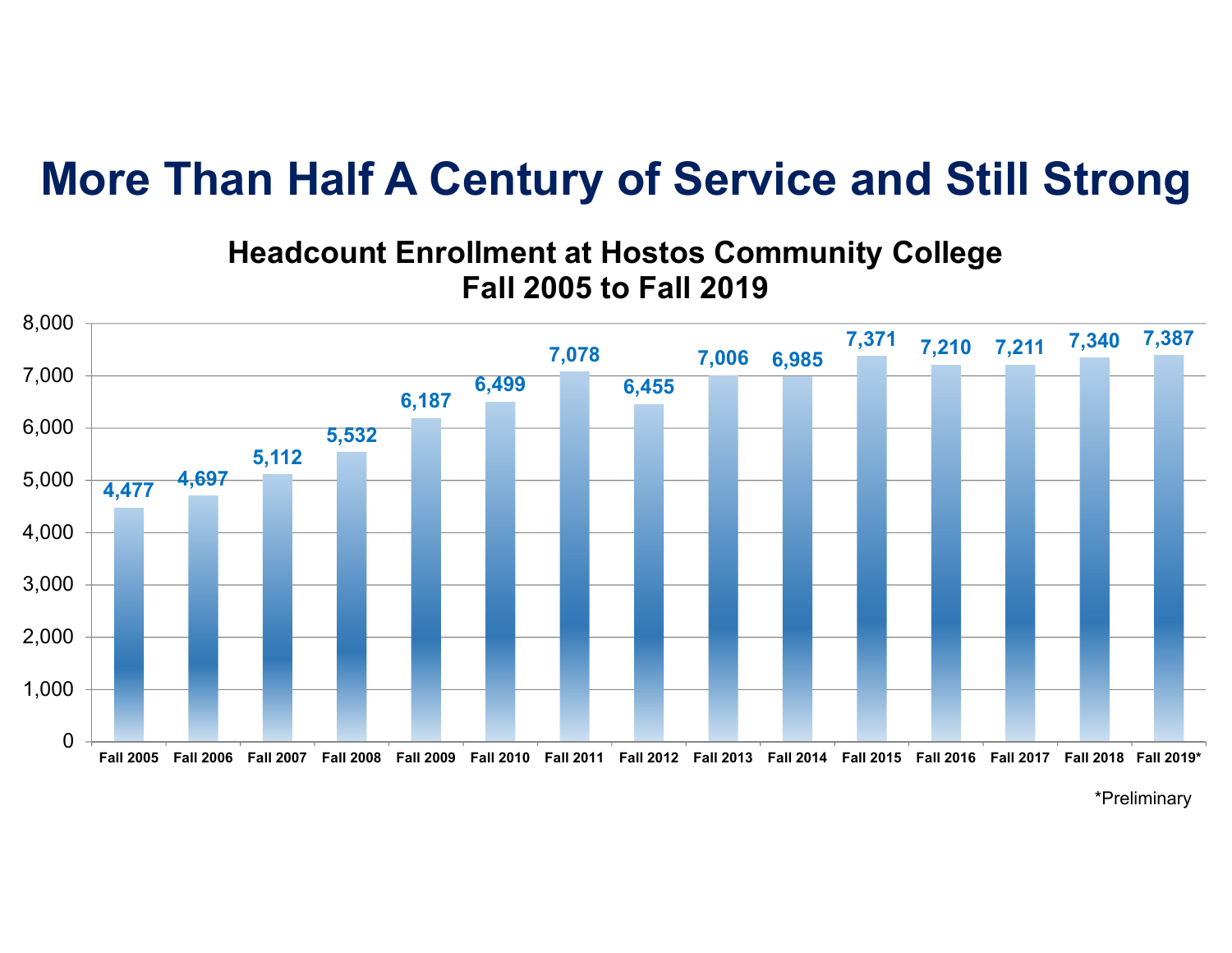## **Student ProfileMore Than Half A Century of Service and Still Strong**

- Majority minority institution 7340
- 61.1% Latinx
- 33.4% Black
- 67.1% Female
- One of the highest percentages of students age 25 years or older among CUNY institutions\*
- 33% Student Parents

\*Only the Schools of Professional Studies and Labor and Urban Studies have higher rates, not overall number, of students ≥25 years old.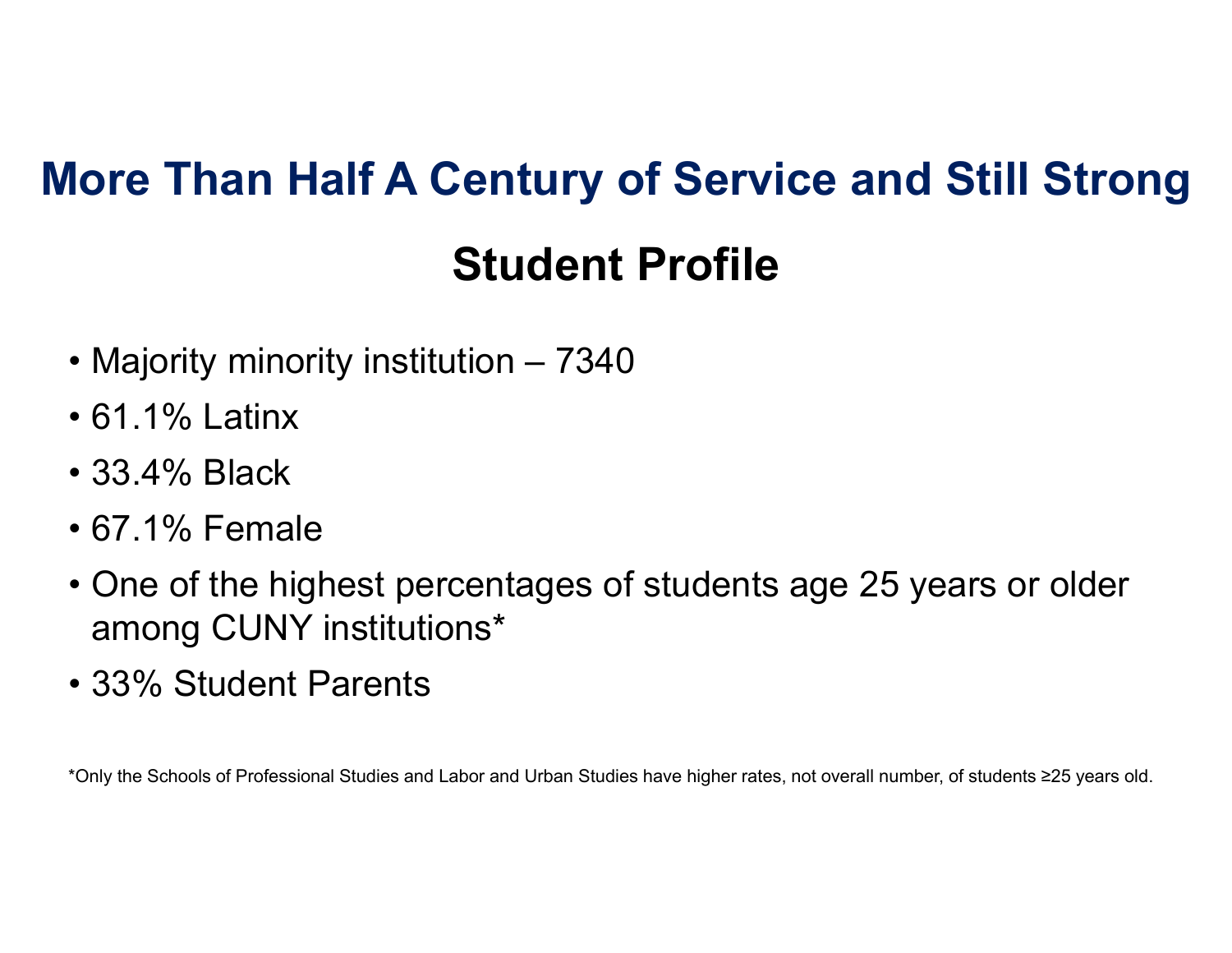# **Student Accomplishments More Than Half A Century of Service and Still Strong**

- 74% of Hostos graduates transfer to four-year institutions
- Four Hostos Students Earned Kaplan Scholarships
	- Supports high-achieving community college students of color transfer to top colleges and universities to complete their bachelor's degrees.
- Hostos Hosted CUNY's First Official Wheelchair Basketball Team Practice
	- Recent Hostos graduate Destini Mitchell-Murray helped make CUNY's first wheelchair basketball team a reality
- STEP and CSTEP earned a total of 4 first place trophies among 5 distinguished awards that they received at statewide STEM research conference s
- 90 students are taking part in the first iteration of CUNY Service Corps@Hostos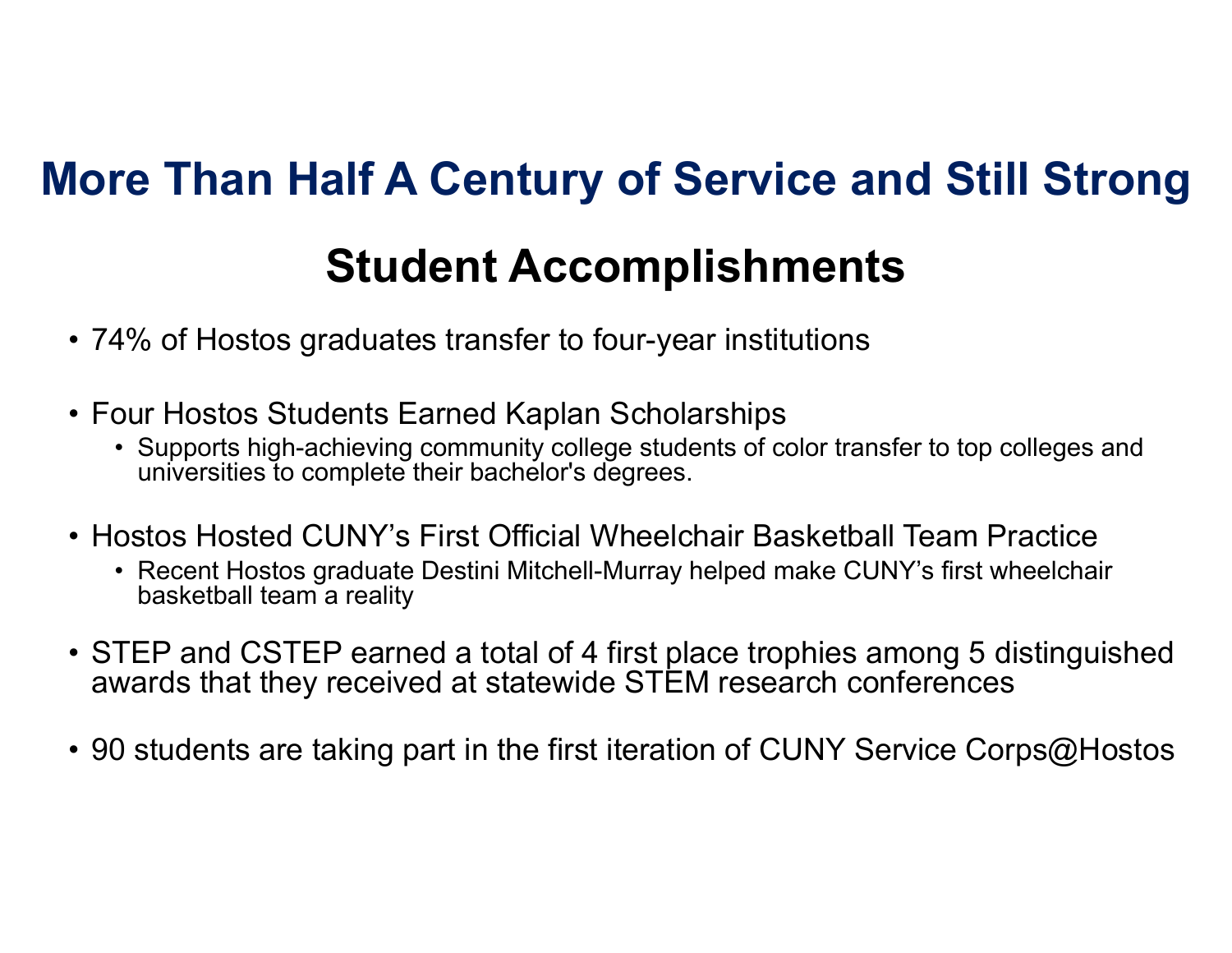#### **Faculty Diversity More Than Half A Century of Service and Still Strong**

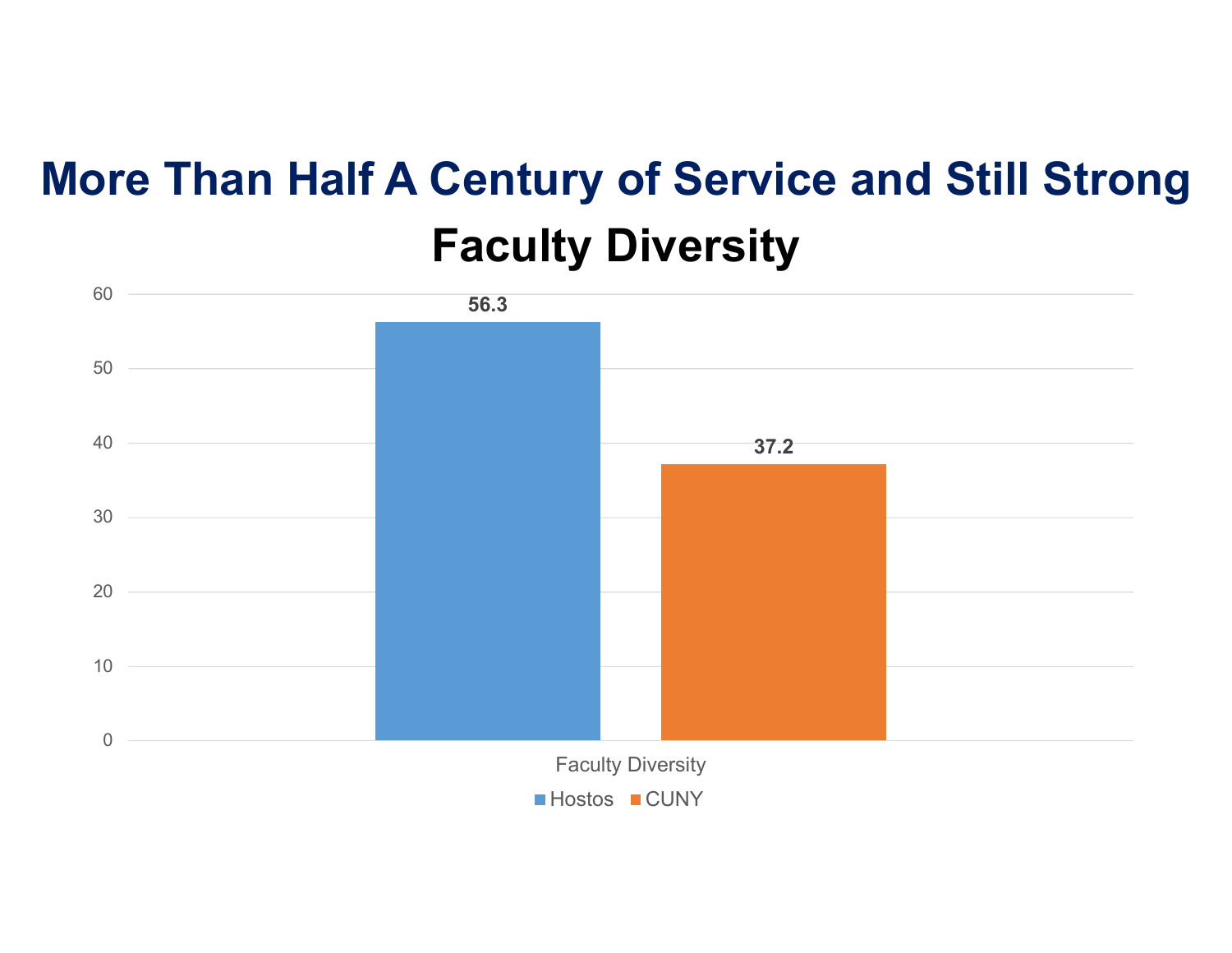### **Supporting our Students**

- Rafael Toro, Goya Foods, new Foundation Board member
- Goya Foods 750 lbs of food donated to the Hostos Food Pantry
- The Madruga Family Scholarship
	- \$50,000 to support f/t and p/t students
- The Feiner Family Scholarship & Special Needs Fund
	- Support for f/t and p/t students
	- \$40,000 gift to offset students' living and accommodation expenses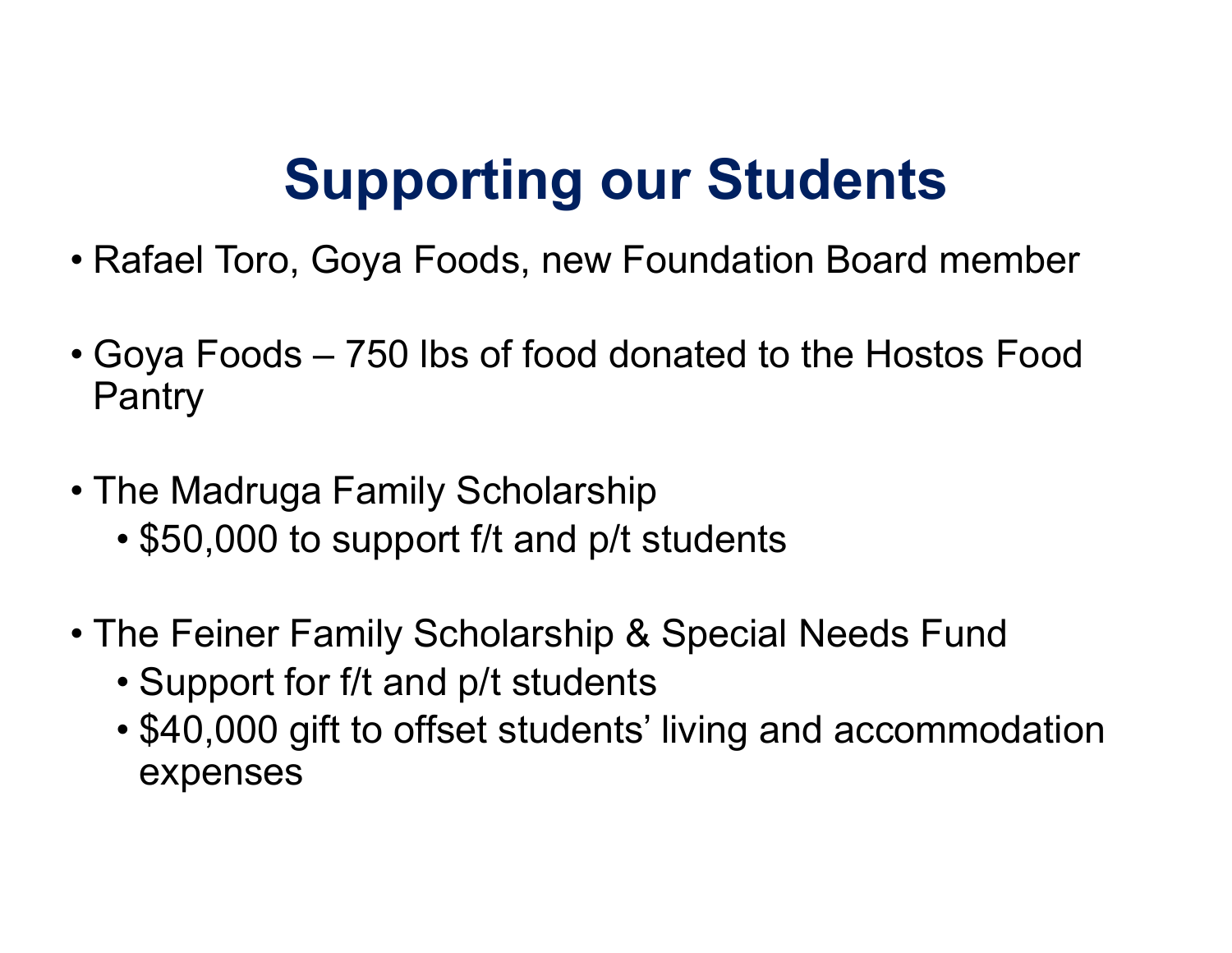### **Supporting our Students**

- The 13<sup>th</sup> Annual Golf Outing Classic, September 12, 2019
	- Raised \$171,000 to support Hostos students
	- Broke fundraising records; exceeded 2018 by 70%
- \$400 of Funding per student to be provided for over 100 students each semester for food from our cafeteria
- December 3<sup>rd</sup> is Giving Tuesday!
	- Highest rate of participation across CUNY last year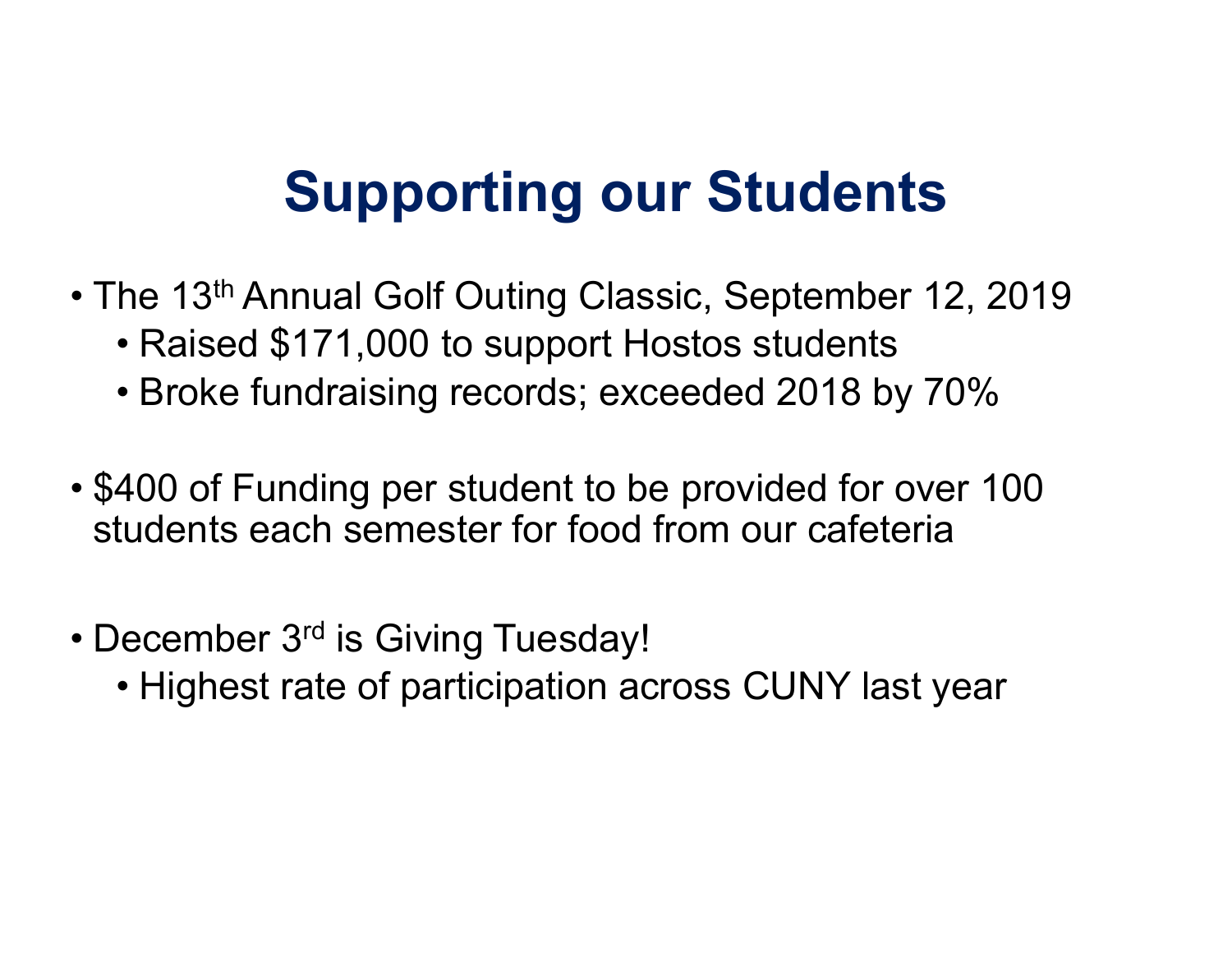### **Committing to Priorities**

- •\$1.2 million budget reduction
- Reduced CUNY support for key programs

**FY 2020 College Budget Distribution by Major Purpose and Major Object (\$)**

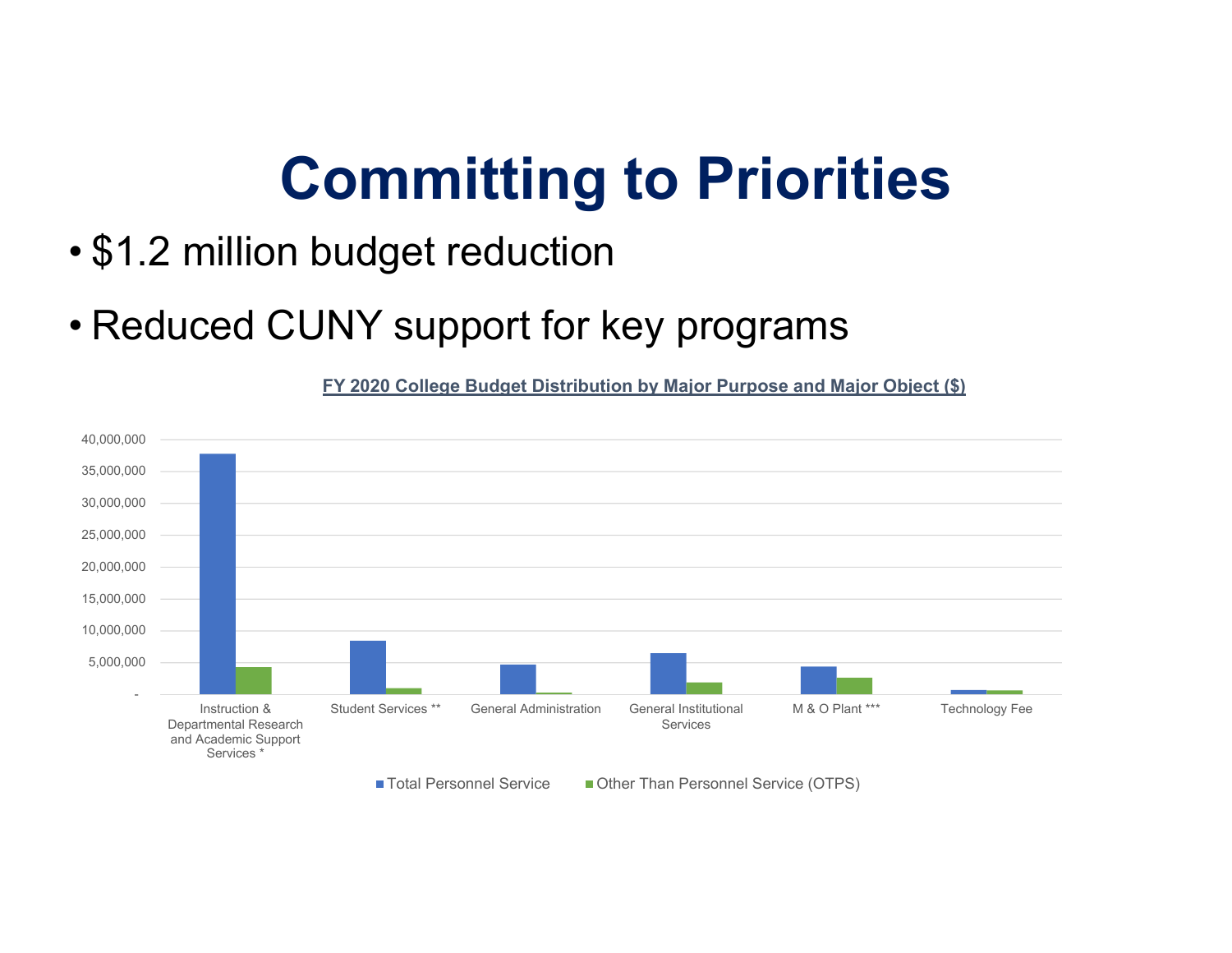#### **Credit Accumulation**

**Percentage of Full-time First-time Freshmen in Associate Degree Programs Who Earn 20 Credits or More and 30 Credits or More in the First Year**

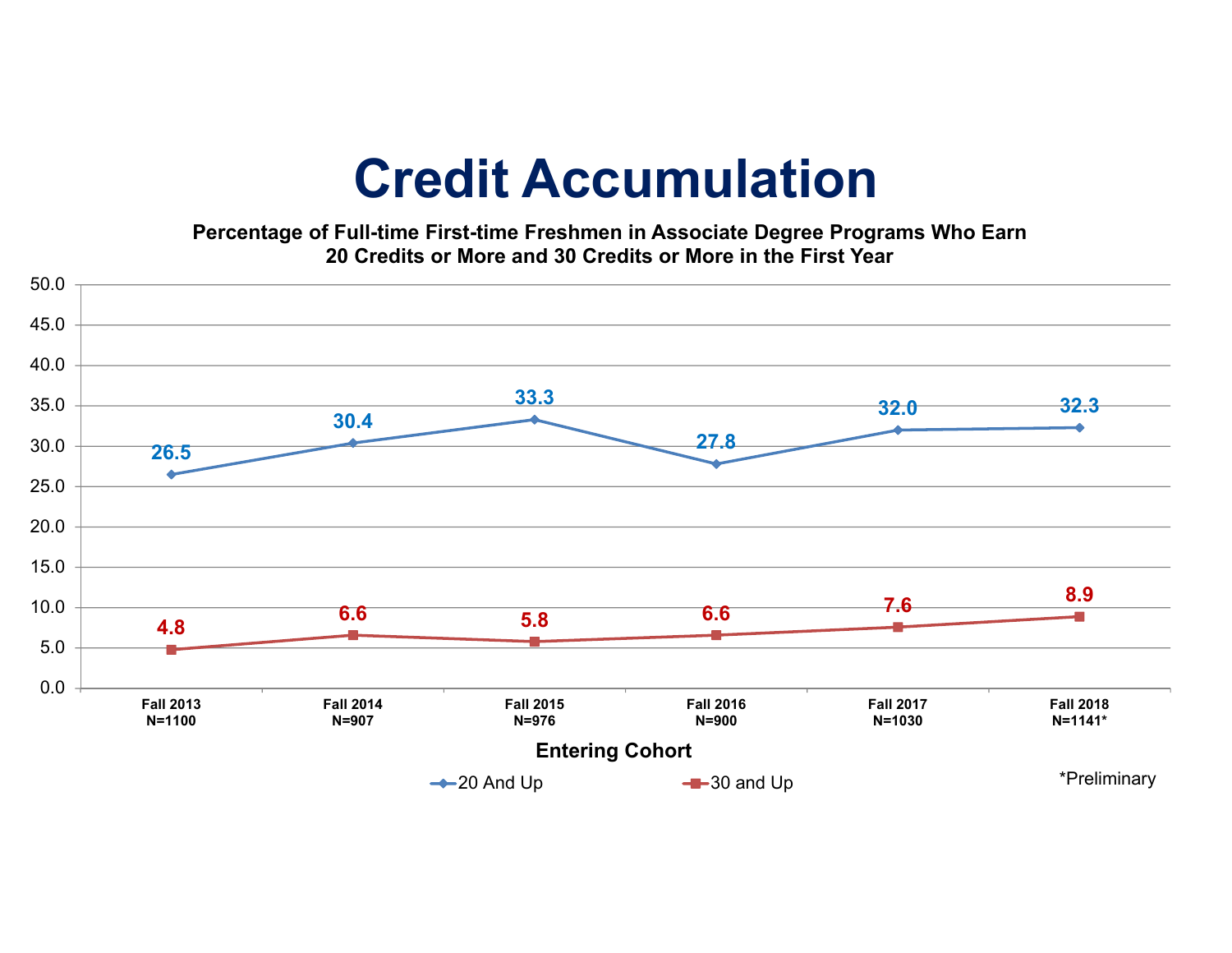#### **Gateway Course Completion**

**Percentage of Full-time First-time Freshmen in Associate Degree Programs Who Pass Gateway English and Gateway Math in the First Year**

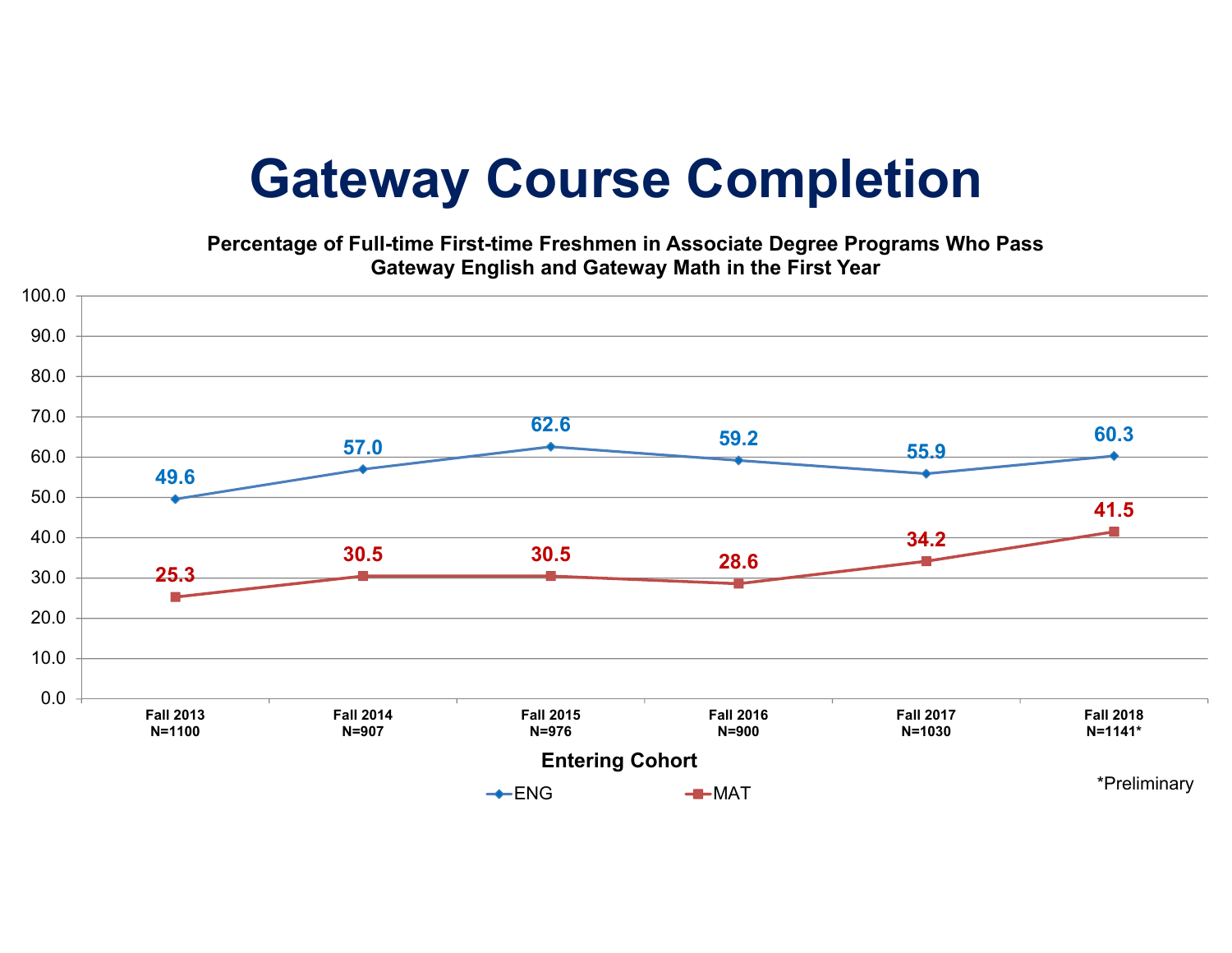### **Retention and Graduation**

**Three-year Graduation Rate and One-year Retention Rate of First-time Full-time Freshmen in Associate Degree Programs** 

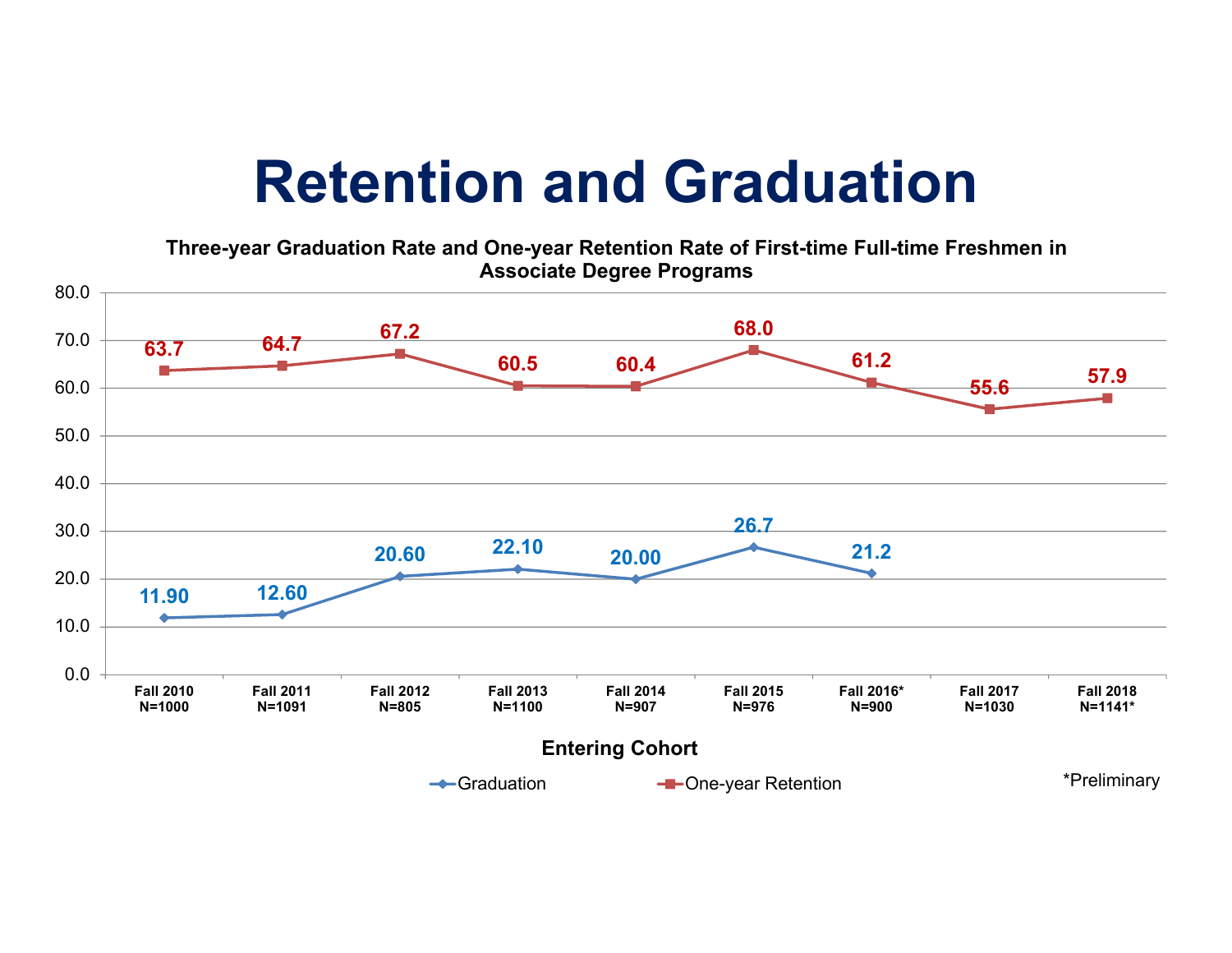### **Focusing our Efforts**

- Intentional, comprehensive First Year Experience
- Reaching out to students with bursar holds
- Analyze completion rates in gateway English and Math; build on gains
- Enforcement of policies that reaffirm best practices
- $\bullet$  Succeed@Hostos staff and faculty are working across divisions to coordinate timely outreach to students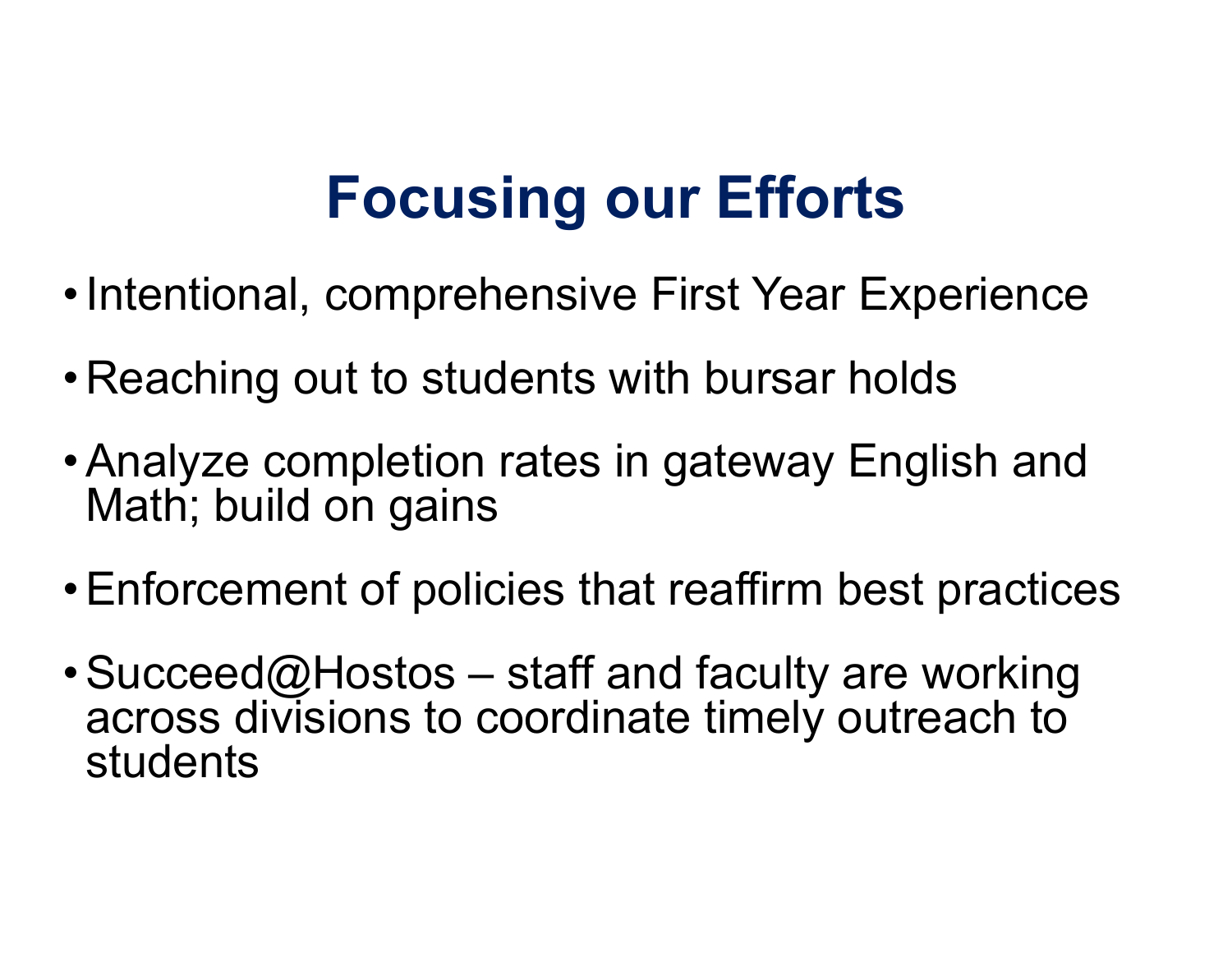### **Operationalizing the CUNY Placement Index**

- Provost and faculty developing strategies for English and Math
- Enrollment Group developing a college-wide communications plan
- Leadership working closely with CUNY Central and OIRA
- Community-based organizations kept in the loop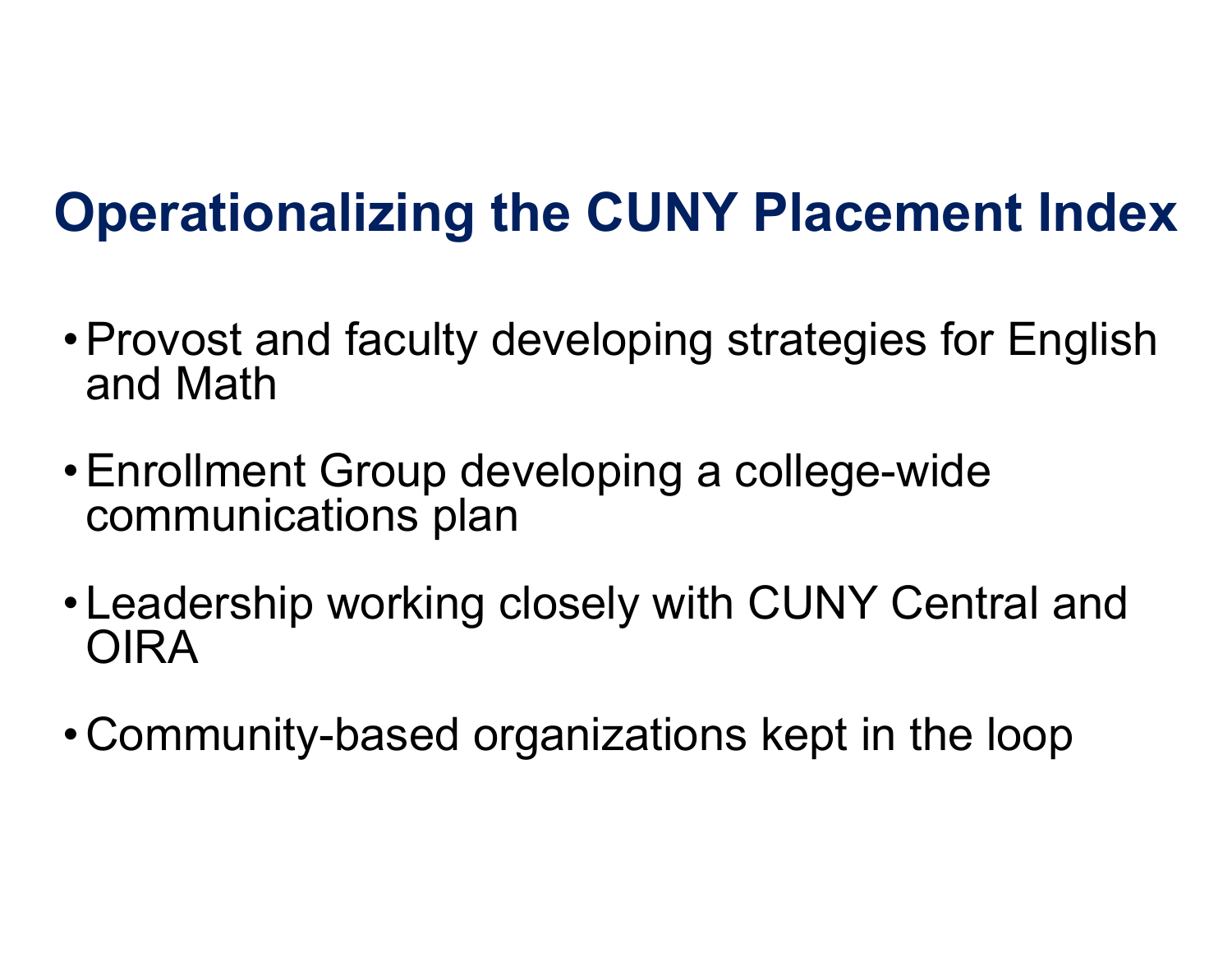### **Looking forward**

Chancellor Matos Rodríguez and CUNY publicly and privately committed to supporting our new building

New faculty and staff bring energy and innovation – we will nurture these resources

Students continue to amaze and inspire us

We are on track to celebrate the largest graduating class to date at Hostos' 50<sup>th</sup> Commencement ceremony in Spring 2020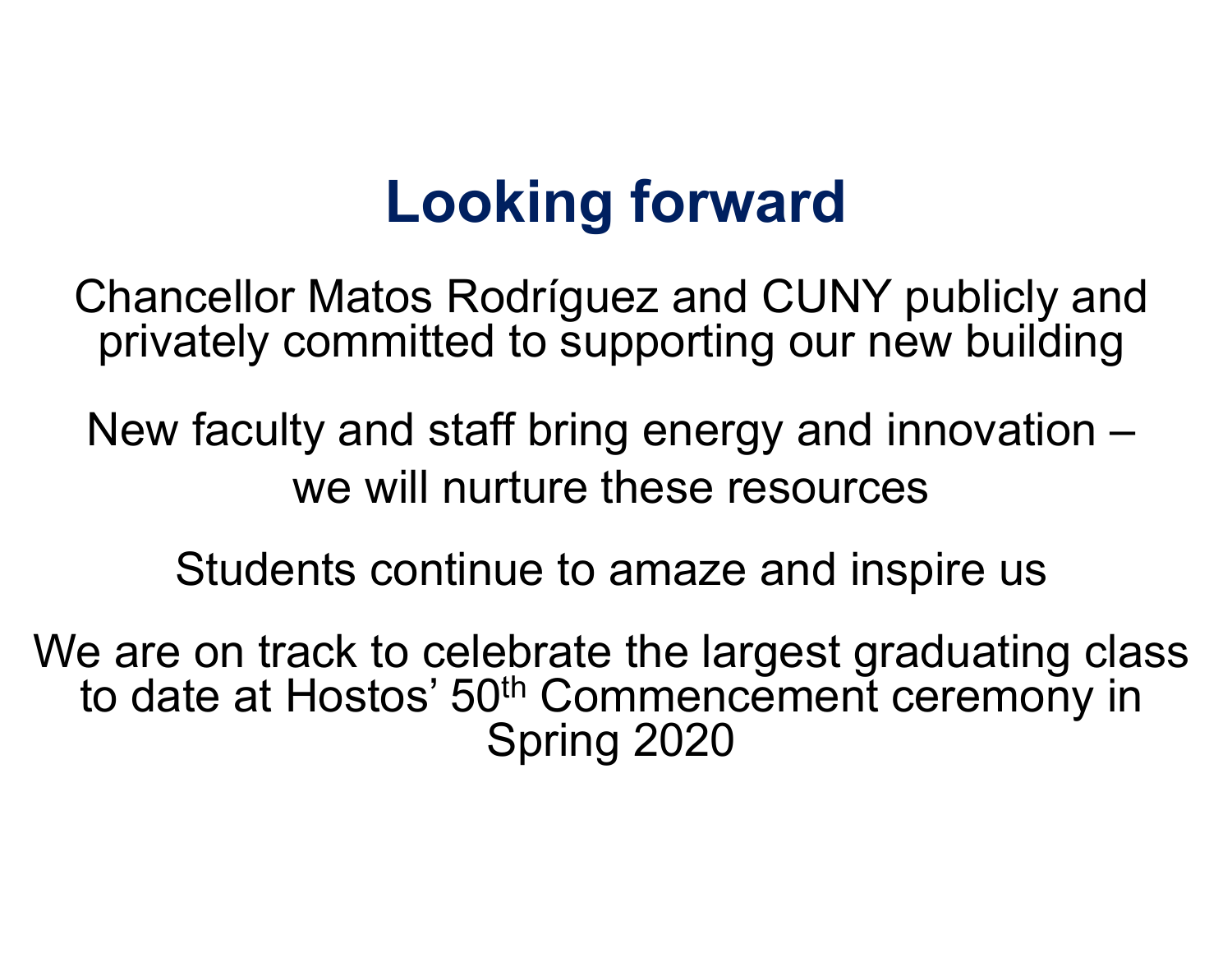### **Middle States Self-Study Process**

- September 2019 college-wide open forum
- Steering Committee Co-chairs Professors Kate Wolfe and Nelson Nuñez-Rodríguez
- Call for volunteers get involved! Respond to the survey before November  $5^{\rm th}$ :

https://www.surveymonkey.com/r/HostosSelfStudyVolunteer

----------------------------------------------------------------------------------------------

• Upcoming workshops focusing on ILO's have been scheduled for: Thursday, November  $7<sup>th</sup> - 3:00<sup>pm</sup> - 5:00<sup>pm</sup>$ Friday, November  $8<sup>th</sup> - 10:00$ am - 12:00pm

Faculty, staff and students are encouraged to participate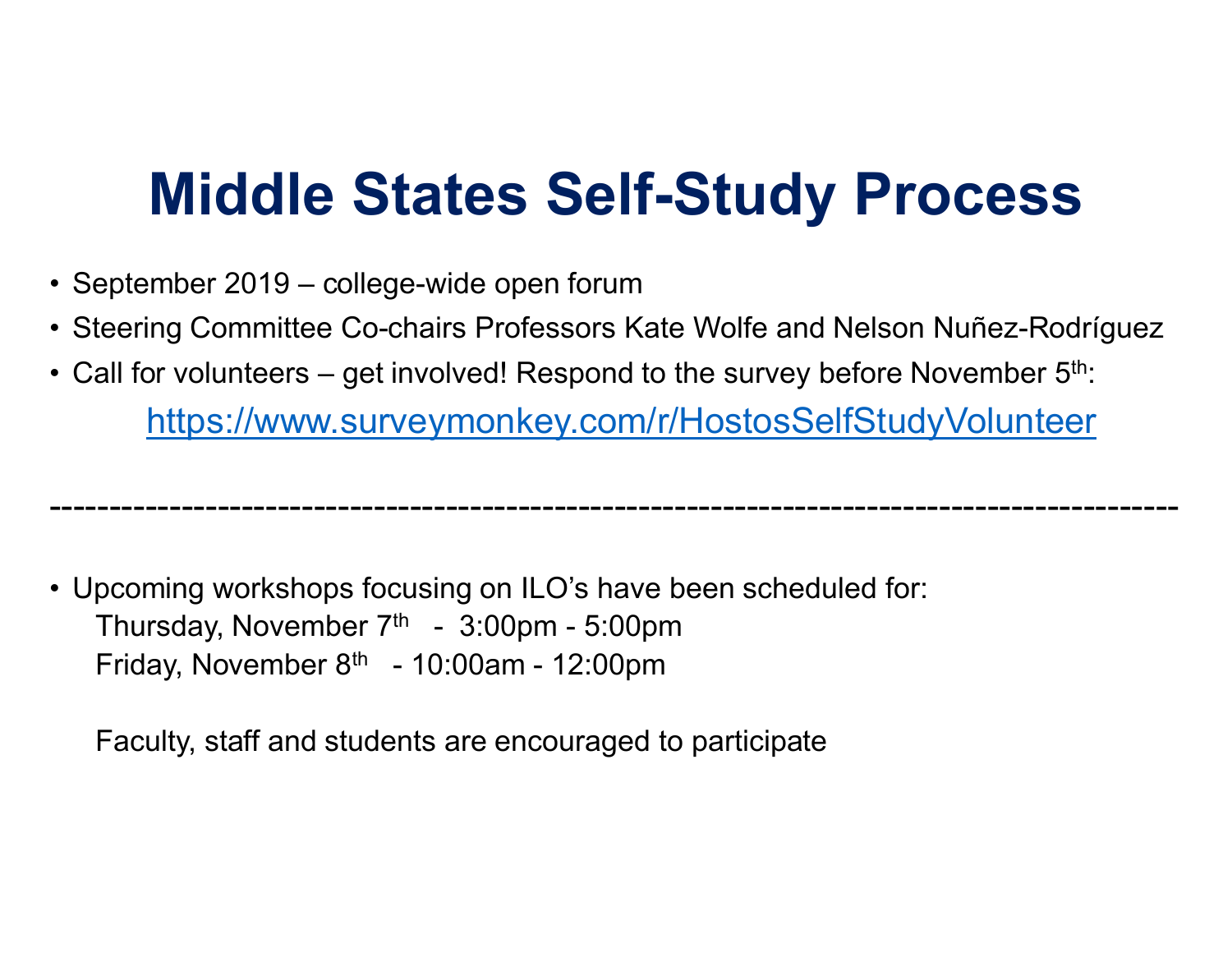# **PRESIDENT'S CABINET**

#### **CHRISTINE MANGINO**

Provost and Vice President for Academic Affairs

#### **ESTHER RODRÍGUEZ-CHARDAVOYNE**

Senior Vice President forAdministration and Finance

#### **NATHANIEL CRUZ**

Vice President for Student Development and Enrollment Management

#### **PETER MERTENS**

Interim Dean for Continuing Education and Workforce Development

#### **ANA MARTÍNEZ ORIZONDO**

Vice President for Institutional Advancement

#### **EUGENE SOHN**

Executive Counsel and Labor Designee

#### **LAUREN GRETINA**

Chief Diversity Officer and Title IX Coordinator

#### **JOSHUA M. RIVERA**

Director of Governmental and External Relations

#### **BABETTE AUDANT**

Assistant Dean for Institutional Effectiveness, Strategic Planning and Assessment